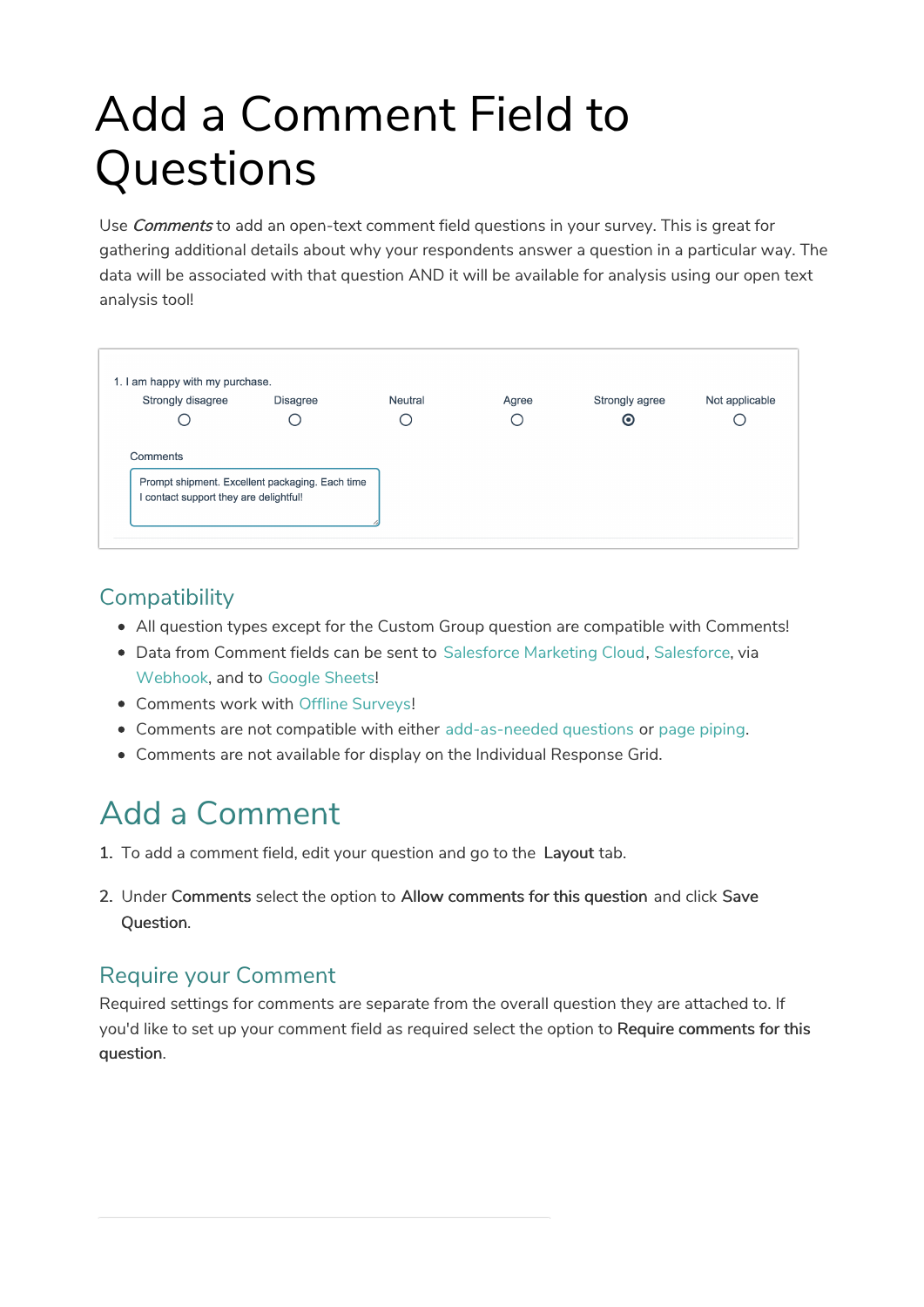| Question              | Logic                                      | <b>Validation</b>                                                      | Layout | Piping / Repeat |  |
|-----------------------|--------------------------------------------|------------------------------------------------------------------------|--------|-----------------|--|
| <b>Option Sorting</b> |                                            |                                                                        |        |                 |  |
|                       | Original option order<br>Randomize options |                                                                        |        |                 |  |
|                       | Alphabetize options                        |                                                                        |        |                 |  |
| Comments              |                                            |                                                                        |        |                 |  |
| ✓                     |                                            | Allow comments for this question<br>Require comments for this question |        |                 |  |

### Layout & Text

#### Change and/or Translate the Comments Title Text

- 1. To change or translate the title of your comment field, go to Tools > Text & Translations .
- 2. Select your language (if you haven't translated into another language, click English) and then scroll to the question()s that have a comment attached.
- 3. Change the text in the Comment Title field listed under the question. You can customize this text question by question.

#### Adjust the Comments Textfield Width

- 1. To do so, go to Style > Layout.
- 2. Under Widths/Sizing change the Comment Box Width to the width you desire (in pixels)! This will change the width of all Comment textfields in your survey.

If you wish to change the size of a single Comment textfield you will need to add a CSS Class in order to apply some CSS to that question only.

- 1. Start by editing the question with the Comment field you wish to affect.
- 2. Go to the Layout tab and scroll to the CSS Class Name field and enter the following class name: comment-width.

| CSS Class Name: |  |  |  |
|-----------------|--|--|--|
| comment-width   |  |  |  |

3. Next, go to Style > HTML/CSS Editor > Custom CSS and paste the below CSS. Adjust the pixels for width and height as you desire.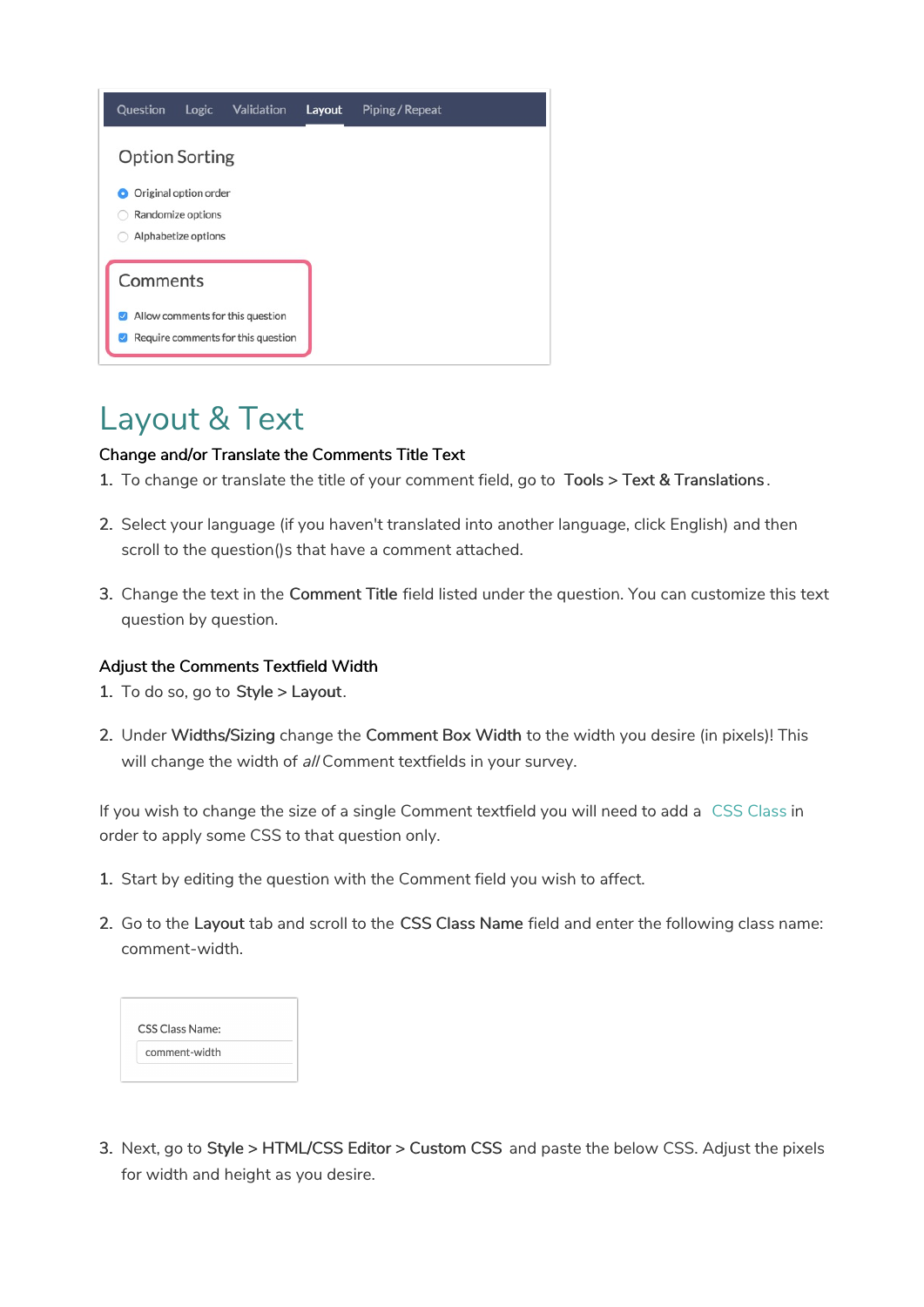```
.comment-width .sg-input-comment {
width: 600px;
height: 200px;
}
```
## Comments in Reports & Exports

Comments show up as part of the overall question via Results > Individual Responses.



#### Standard Report

Comments will be automatically included in your Standard Report as a separate element that follows the question it was appended to.

#### Legacy Summary Reports

Comments will need to be added upon creation of a Legacy Summary Report.



#### CSV/Excel Exports

The CSV/Excel exports will display comments fields in the column just after your question.

| AB                           | AC                                           |  |  |  |  |
|------------------------------|----------------------------------------------|--|--|--|--|
| I am happy with my purchase. | I am happy with my purchase.: Comments:      |  |  |  |  |
| <b>Strongly Agree</b>        | This is exactly what I was looking for!      |  |  |  |  |
| <b>Neutral</b>               | Not thrilled with the quality.               |  |  |  |  |
| <b>Disagree</b>              | Size was off and it was not delivered when I |  |  |  |  |

#### Open Text Analysis

Questions with Comments attached, even those that are not open-text, will display in the Open Text Analysis tool for analysis.